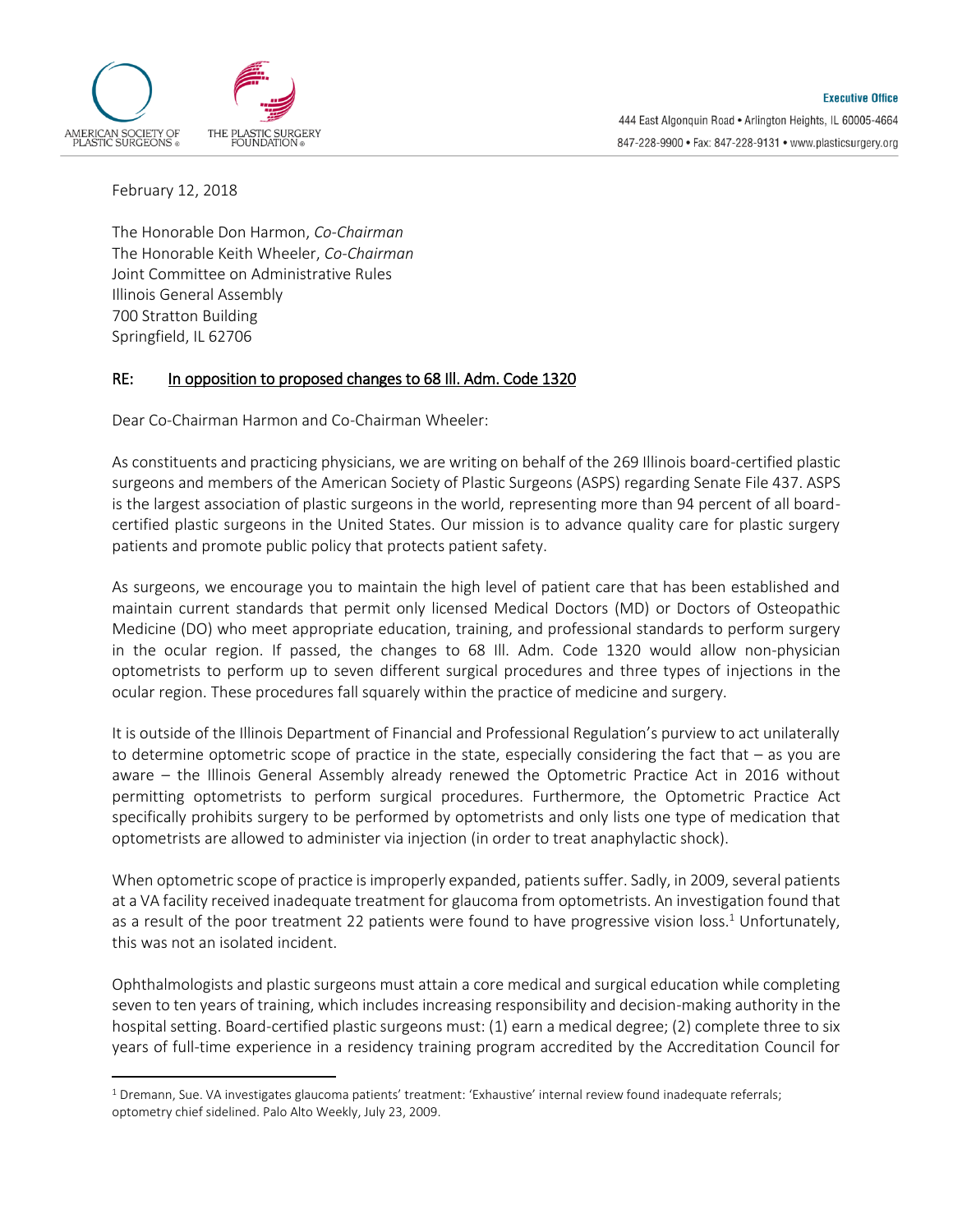Graduate Medical Education (ACGME); and (3) the last three years of training must be completed in the same program. Similar to the rigorous training requirements that plastic surgeons complete, ophthalmologists must undergo extensive training in order to perform surgical procedures. It is through this depth and duration of residency training that they learn how to perform complex surgical procedures.

However, optometrists – who are not medical doctors – only complete four to five years of education with significantly less clinical exposure and responsibility, and are not required to undergo postgraduate training. Optometrists, unlike plastic surgeons and ophthalmologists, are not surgically trained during optometry school. Allowing optometrists to practice medicine and perform surgical procedures without the requisite medical school and residency training would jeopardize patient safety and lower the standard of care in Illinois.

Due to patient safety issues, such as the possibility of complications arising from surgery and serious risk of vision loss, it is critical that such procedures are performed by physician surgeons who have the comprehensive training and board certification to handle those complications when they do occur. Thank you for your consideration of our position on this important issue. Please do not hesitate to contact Patrick Hermes, Director of Advocacy and Government Relations, at [phermes@plasticsurgery.org](mailto:phermes@plasticsurgery.org) or (847) 228-3331 with any questions or concerns.

Sincerely,

| Karol Gutowski, MD, FACS<br>President, Illinois Society of Plastic Surgeons<br>Glenview, IL | Jeffrey E. Janis, MD, FACS<br>President, American Society of Plastic Surgeons |
|---------------------------------------------------------------------------------------------|-------------------------------------------------------------------------------|
| Otis Allen, MD                                                                              | Gregory Michael Bazell, MD                                                    |
| Bloomington, IL                                                                             | South Barrington, IL                                                          |
| William Bull, MD                                                                            | Renee Burke, MD                                                               |
| Naperville, IL                                                                              | Barrington, IL                                                                |
| Lorri Cobbins, MD                                                                           | Michael DeWolfe, MD                                                           |
| Chicago, IL                                                                                 | La Grange, IL                                                                 |
| Sara Dickie, MD                                                                             | Ryan Diederich, MD                                                            |
| Buffalo Grove, IL                                                                           | Edwardsville, IL                                                              |
| David Dreyfuss, MD                                                                          | Michael Epstein, MD                                                           |
| Orland Park, IL                                                                             | Northbrook, IL                                                                |
| Neil Fine, MD                                                                               | Michael Howard, MD                                                            |
| Chicago, IL                                                                                 | Northbrook, IL                                                                |
| Lisa Hwang, MD                                                                              | Lawrence Iteld, MD                                                            |
| Chicago, IL                                                                                 | Chicago, IL                                                                   |
| Glyn Jones, MD                                                                              | George Kouris, MD                                                             |
| Peoria, IL                                                                                  | La Grange, IL                                                                 |